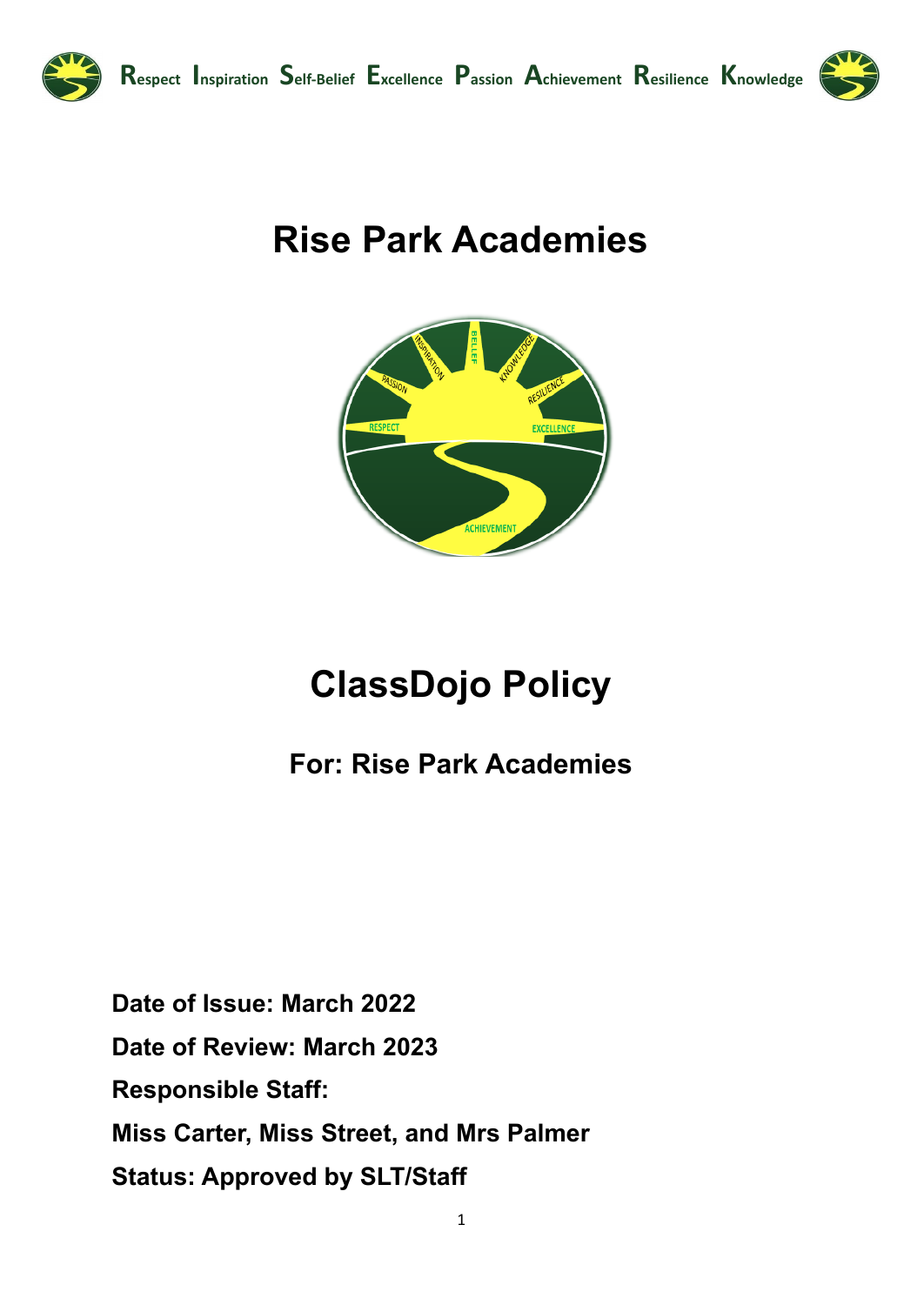



#### **Policy Scope:**

This policy sets out to define a code of appropriate use of the ClassDojo application ('app') at Rise Park Academies.

At Rise Park, we believe that effective communication between home and school is essential to supporting children in their learning.

As a result, we have introduced ClassDojo in every class to support behaviour for learning, home learning and support how we celebrate the successes of pupils and the school. ClassDojo is a communication app, which connects parents/carers, teachers, and children.

Teachers use it as a communication platform to encourage children and to engage parents/carers in their children's learning. It has a reward component and a communication system.

ClassDojo is used alongside our other school reward systems.

Teachers can use a smartphone, a tablet, or a computer to award dojos. Each child's dojo can be displayed in class via a smart board, and parents, via their app, can see these. Teachers can communicate with parents on a 1:1 messaging service or via the class page where general class messages can be shared.

#### **Aims**

- To establish more effective communication links with parents.
- To enhance the current effective behaviour policy.
- To support and enhance our home learning provision.

#### **Roles and Responsibilities:**

#### **Teachers**

Teachers are expected to create a ClassDojo account via the website at www.classdojo.com and download the free app onto their school laptop or school computer.

Teachers are expected to send out invitations to the parents in their class, and regularly encourage parents to sign up. It is imperative that teachers remember to add new children that join their class throughout the year. During school closures, parent invites are to be emailed to the school office by teachers and are to be sent to parents via ParentMail.

ClassDojo points are to be used as an addition to the school's main reward system. During school closures, pupils are to be awarded ClassDojo points for completing home learning tasks, or for demonstrating one of the school's eight learning powers.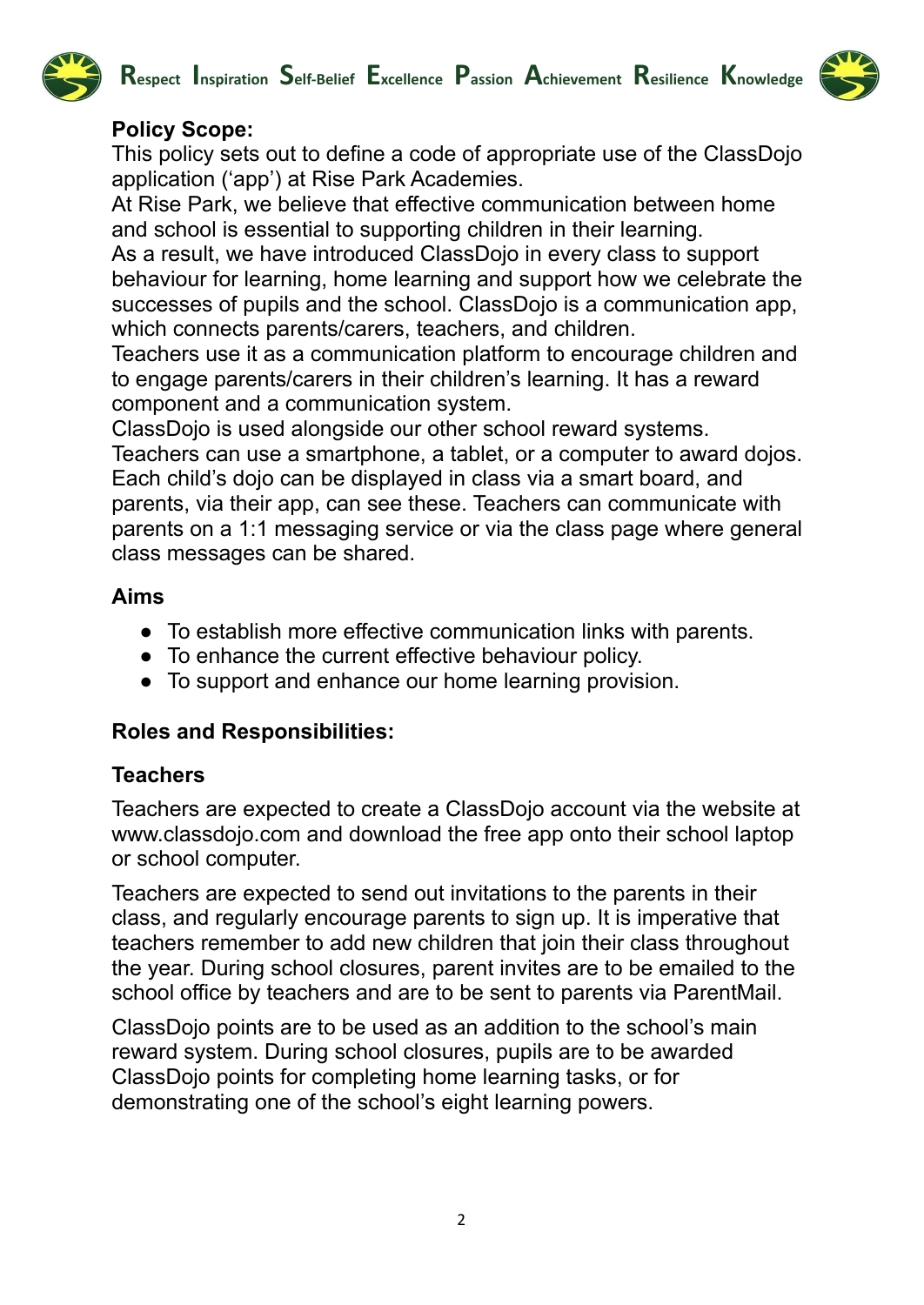

Teachers are encouraged to post updates on their class story page. A minimum of two pastoral posts a week and no more than one a day are expected on the class story. The following should be a minimum:

- Posting the home learning timetable during every week if required.
- Posting resources on the class story that pupils will need to complete home learning tasks such as worksheets, presentations, or video clips if required.
- Regular reminder posts about swimming/PE days.
- Home learning deadlines and/or other important class events such as trips or assemblies.
- Successes of the school/class.
	- o Celebrations of work should be shared individually to parents through the messaging system. Celebrations of an individual's work via the class story should only happen if the teacher has parent/carer consent.
- When writing posts for ClassDojo, members of staff are always required to model good spelling and grammar to the children. Checking posts for errors before posting is essential.
- All members of staff using ClassDojo are asked to set a 'quiet hours' on their page, this is when messages will not be read or responded to out of the designated hours. The agreed hours of contact are between 8:30am-3:30pm Monday-Friday. Staff are not expected to respond to messages outside of these times, including weekends.
- It is not expected that teachers will need the app on their mobile device, please be mindful of the impact this may have on your personal time. If you have the app on your phone, do not take a screenshot of pupil work as there could be data protection implications in relation to storing images of children on personal devices for which Rise Park Academies could be liable.
- Staff are respectfully reminded to not engage in any conversations about personal matters via the class page or the messaging service (the school policy is to invite parents/carers for a call, where minutes can be taken using the Parent/Carer communication log). If a parent/carer messages a teacher about a matter the senior leadership team are handling, teachers are to refer parents/carers to the senior leadership team and communicate this to them by saying:

'Thank you for your message. As the senior leadership team are currently handling this matter, I will pass on your message to them.'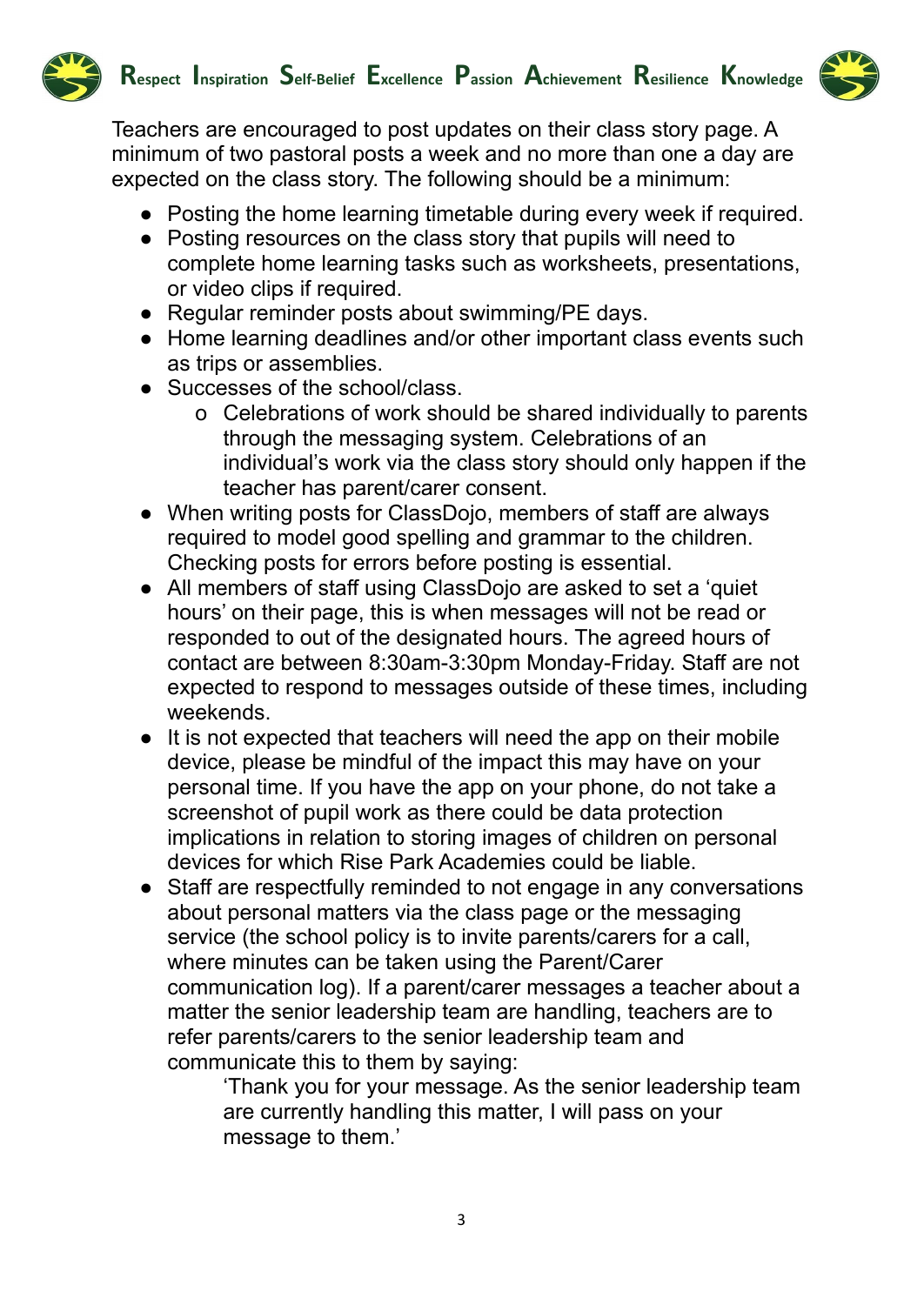

- 
- All users of ClassDojo are to make themselves fully aware of any children who are in LA care or who do not have parental permission for their photographs to be shared by the school on websites and social media.

#### **Parents/Carers**

Parents and carers are encouraged to join the ClassDojo; they should be given the invitations and any update letters when sent out.

If you have any questions, queries, or concerns, do feel free to message your child's teacher on ClassDojo and they will respond at a convenient time. You can also leave messages at the front office, send e-mails to the school office, and communicate with the school in the usual way.

In order to maintain the well-being of our class teachers, as well as ensuring they have a work-life balance, we ask that you take into account that teachers will not be able to respond to messages during the 'quiet hour' periods.

We will aim to respond within a 48-hour window from Monday to Friday.

Staff will not be able to respond to your messages during weekends or any other time outside of the stated period. If you have an urgent concern or query, please follow the channels of communications. (See Communications Policy.)

#### **Senior leaders**

Senior leaders should not be contacted via the messaging service on ClassDojo. Alongside other responsibilities, senior leaders are responsible for:

Co-ordinating ClassDojo across the school in liaison with Dr. Croft, who is the remote learning subject leader.

Monitoring the effectiveness of ClassDojo through regular meetings with teachers and subject leaders, reviewing work set on the weekly home learning timetables, monitoring of each class on ClassDojo and posting regularly on the whole school story

Monitoring the security of remote learning systems, including data protection and safeguarding considerations.

#### **Designated Safeguarding Leads (DSLs)**

The DSL is responsible for:

• Obtaining information from staff, supply staff, volunteers, children or parents and carers who have child protection concerns and to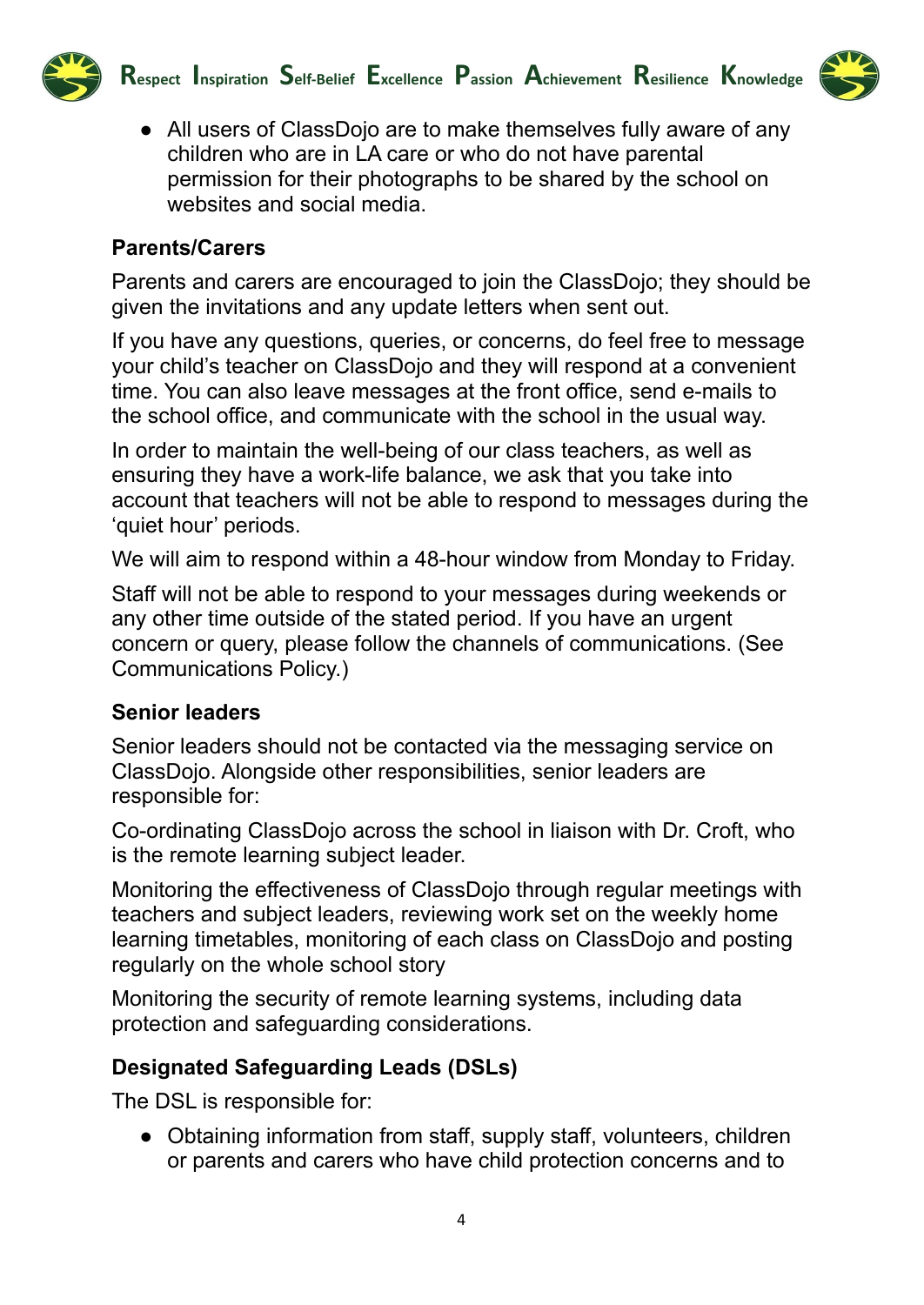



record this information. The Safeguarding team will be supported by each school's Emotional Literacy Support Assistant.

● Following and implementing Rise Park Academies' Safeguarding and Child Protection Policies (2021) for its Infants and Juniors schools.

#### **Pupils and parents**

Staff can expect pupils learning remotely to:

- Be contactable during the school day via an electronic device such as a telephone, tablet or desktop computer.
- Complete work to the deadline set by teachers.
- Seek help if they need it, from teachers or support staff.
- Alert teachers if they are not able to complete work.

Staff can expect parents with children learning remotely to:

- Make the class teacher aware if their child is sick or otherwise cannot complete work.
- Seek help from the school if they need it.
- Be respectful when making any complaints or concerns known to staff.

#### **Local Committee**

The Local Committee is responsible for:

- Monitoring the school's approach to providing remote learning to ensure education remains as high quality as possible.
- Ensuring that staff are certain that remote learning systems are appropriately secure, for both data protection and safeguarding reasons.

#### **Who to contact**

If staff have any questions or concerns about remote learning or ClassDojo, they should contact the following individuals:

- Issues in setting work: talk to the relevant subject lead or Inclusion Manager.
- Issues with behaviour: talk to the year group leader.
- Issues with IT: talk to IT staff, use IT log.
- Issues with their own workload or wellbeing: talk to Heads of School.
- Concerns about data protection: talk to Deputy Headteacher Miss Carter, or Executive Headteacher Mrs Fox.